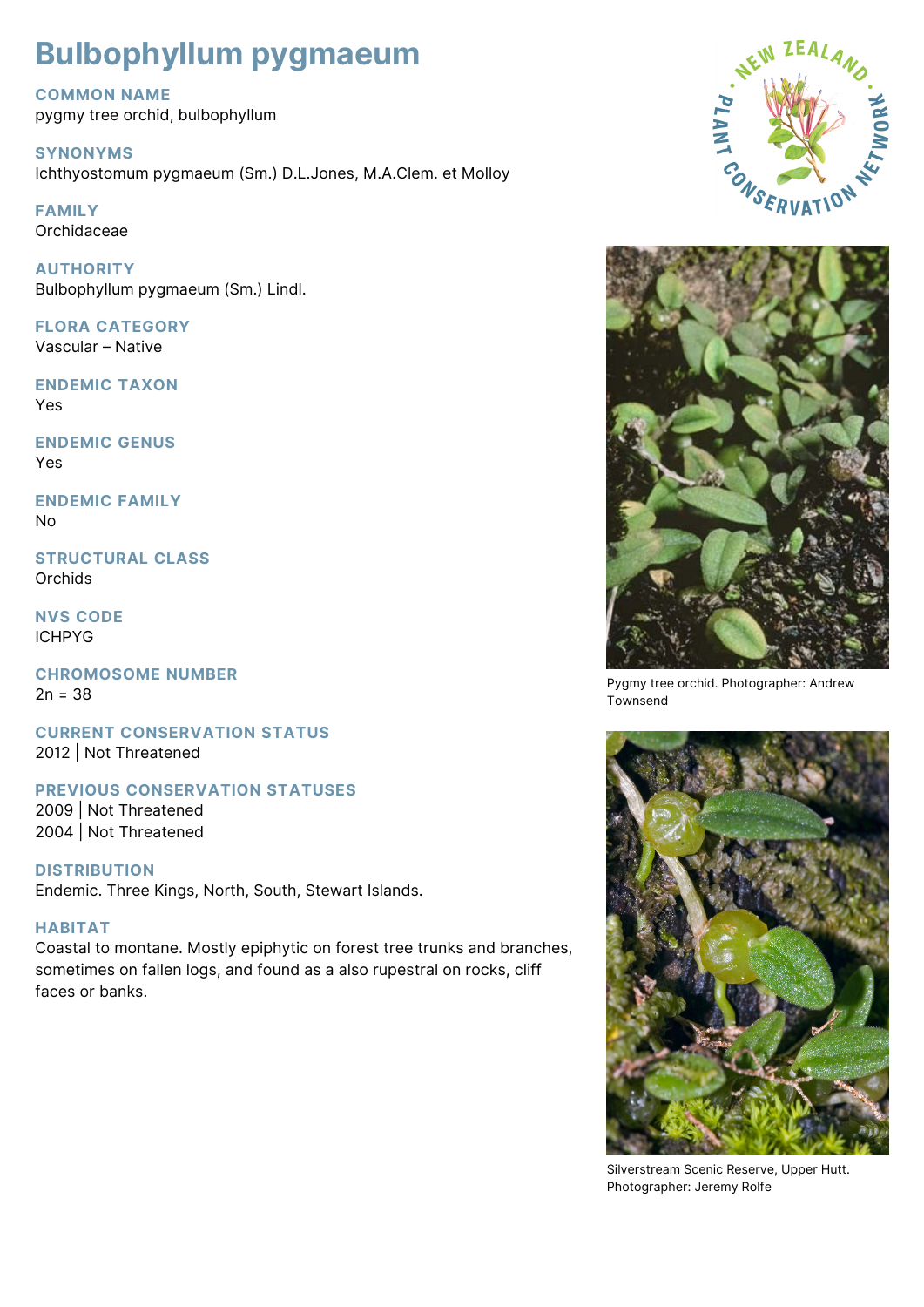#### **FEATURES**

Epiphytic or rupestral, rhizomatous, perennial forming widely spreading or diffuse mats up to 200 mm or more in diameter. Rhizomes heavily branched and intertwined, vermiform, pale pink to white, more or less fleshy, spongy; roots numerous slightly finer than rhizomes otherwise every similar. Pseudobulbs 3-5 mm diameter, green, bright green to pale green, globose, rugose, becoming deeply furrowed and wrinkled with age; each bearing a single leaf arising from the top within a somewhat prominent circular rim. Leaf subsessile to shortly petiolate up to 1.5 mm long; lamina 4-10 x 2-4 mm, dark green to green (rarely reddish green), oblong-ovate to almost orbicular, apex obtuse, upper surface minutely scabrid; undersides prominently keeled. Flower solitary, located on the terminus of a greenish valvate capsule comprising the ovary; peduncle arising from base of pseudobulb, up to 2.5-3.5 mm long at flowering, usually elongating in fruit. Floral bract 1(-2), campanulate-tubular to funneliform, membranous, hyaline or pale white. Pedicel very short (0.5-0.7 mm long), coarsely hirsute; ovary ovoid-ellipsoid, coarsely hirsute, splitting lengthwise at dehiscence. Perianth 1.5-2.0 mm long, white. Sepals minutely hairy, dorsal sepal shorter than lateral sepals. Petals broad, almost meeting behind column. Labellum ovate-oblong, obtuse, more or less thickened, roofing over pouch formed by lateral sepals and column foot. Column barely as long as its foot; wing not exceeding anther.

### **SIMILAR TAXA**

Bulbophyllum pygmaeum could be confused with B. tuberculatum but that species has a less diffuse, more compact growth habit; much larger dark green to maroon green, erect, ovoid to ovoid-ellipsoid pseudobulbs; larger and longer, linear-oblong leaves (up to 50 x 5 mm), usually more than one flower; and flowers which have orange to red labella, and white or pale cream petals and sepals. The leaves and ovary of B. tuberculatum lack the minute, coarse hairs that are a feature of B. pyhmaeum. The ovary of B. tuberculatum does not at maturity split to become valvate, nor does it retain the flower remnants on the uppermost valve.

## **FLOWERING**

December - January

**FLOWER COLOURS** White

**FRUITING** January - May

**LIFE CYCLE**

Minute seeds are wind dispersed (Thorsen et al., 2009).

#### **PROPAGATION TECHNIQUE**

Easily grown in a hanging basket in standard orchid mix. Often can be strapped to a tree trunk and provided it is kept moist during the drier months it grows readily. This species does best in semi-shade. Should not be removed from the wild

**ETYMOLOGY pygmaeum**: Pigmy

**WHERE TO BUY** Not commercially available.

#### **TAXONOMIC NOTES**

The generic distinction of *Ichthyostomum* from *Bulbophyllum* was always considered unclear and many botanists did not accept the division. Recently Australian orchidologists have rejected this genus and returned to a broader circumscription of *Bulbophyllum* (P. Weston *pers. comm*. 2014), this view is accepted here

## **ATTRIBUTION**

Fact Sheet prepared for NZPCN by P.J. de Lange 14 April 2007. Description adapted from Moore & Edgar (1970).

#### **REFERENCES AND FURTHER READING**

Moore, L.B.; Edgar, E. 1970: Flora of New Zealand. Vol. II. Government Printer, Wellington. Thorsen, M. J.; Dickinson, K. J. M.; Seddon, P. J. 2009. Seed dispersal systems in the New Zealand flora. Perspectives in Plant Ecology, Evolution and Systematics 11: 285-309